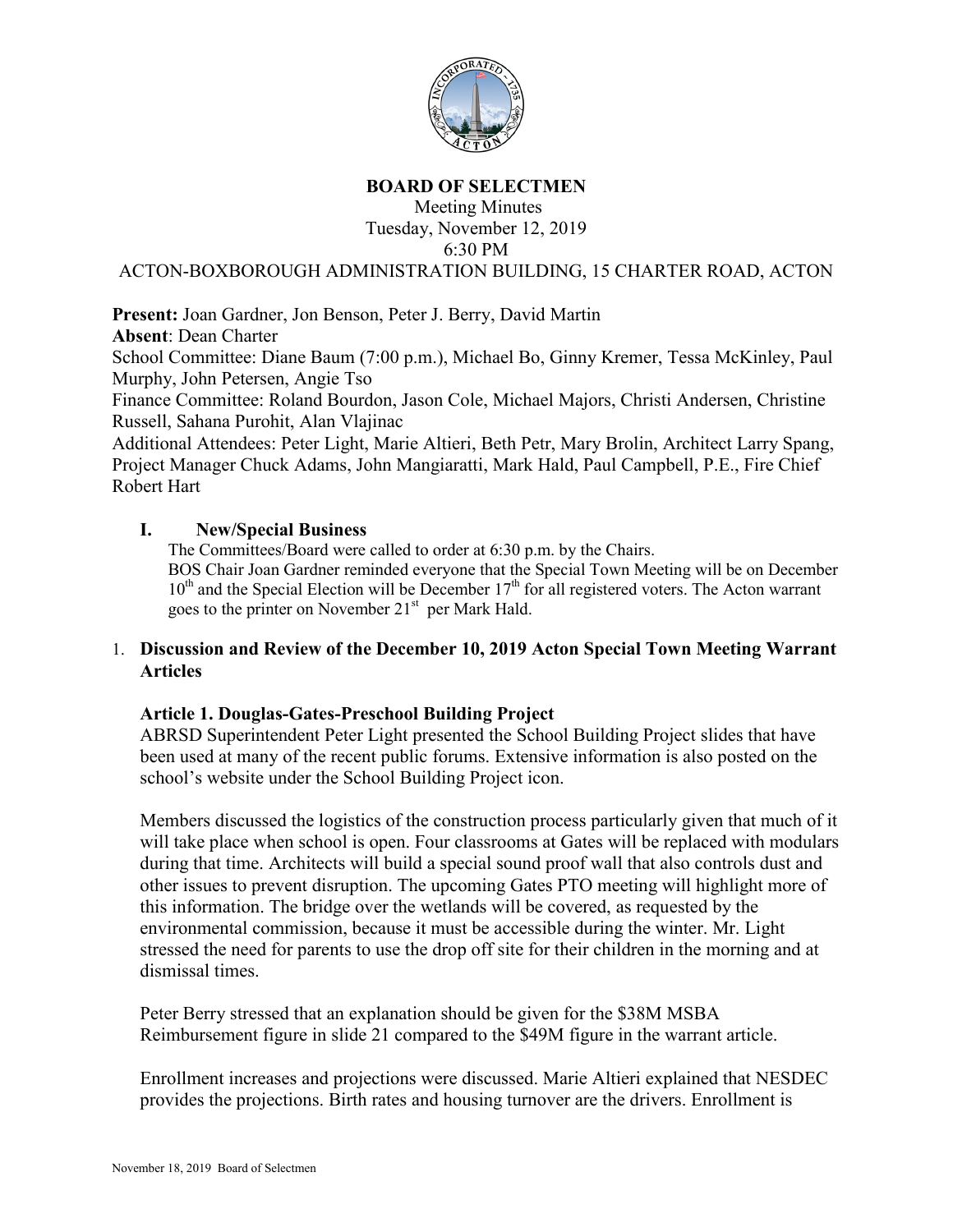

definitely cyclical. We will know if it will increase in a few years but the Building Committee and Administration, using reasonable assumptions, are confident that the size of the proposed school will accommodate the students for many years to come, in an educationally appropriate manner. No matter what, the current facilities are inadequate. It was suggested that the other elementary schools in the district having more students than they are supposed to have be added to the slides. In response to a question about whether more staff would be needed if more services are being provided for the preschool children, Mr. Light responded that at this time they plan to accommodate the preschool with current staff.

The District continues to apply to MSBA for work needed at the Conant School although typically MSBA won't accept another school into their plans while a district already has one in progress. The Administration continues to do what is needed to keep things safe at Conant, such as paving. Long term, Conant will be the next big project within 5 years. There will continue to be a need for Administrative space in the Admin Building. Once the preschool leaves for the new building, other staff, such as EdTech will probably join the Admin Building.

Project Manager Chuck Adam explained the contingencies in the budget. The MSBA requires the District to set a maximum project budget. For example, there is a percentage in the budget for fees, and other things the district might want to add. None of this can be spent without approval of the Building Committee. The Superintendent and Town Manager are discussing the building inspection fees which will be decided before Town Meeting. A question was asked about whether the Town has the technical resources to review the environmental aspects of the school project or will a premium be needed to cover reviewing and permitting these items. The Town Manager stated that that is being reviewed.

## **Article 2. North Acton Fire Station (***68 Harris Street, Acton)*

Acton Town Manager John Mangiaratti and Fire Chief Robert Hart presented the slides. Growth has created a significant need for coverage in this part of Acton. In 2018, Town Meeting voters approved funding for design costs for this new Fire/EMS station. The schematic design cost estimate for the total project cost is \$10,343,376. Because this would be a debt exclusion, the ballot vote is also required.

Members discussed the sidewalk network allowance and connection section and some choices that may be made regarding that. Although the special laundry equipment could be used for other stations (that do not currently have it), but that is not the plan at this time. The Town Manager stated that they will not need to buy new apparatus or staff for this new building, but they are talking about ways to add staff regardless of this new station in the future. Many people ask about buildings' sustainability. The proposal is to use electricity but building it "solar ready". They hope to have a solar project designed this winter.

Acknowledging that it is too far in the process now to suggest changing the proposal, one member asked if there had been any plans for building just an ambulance outpost. He also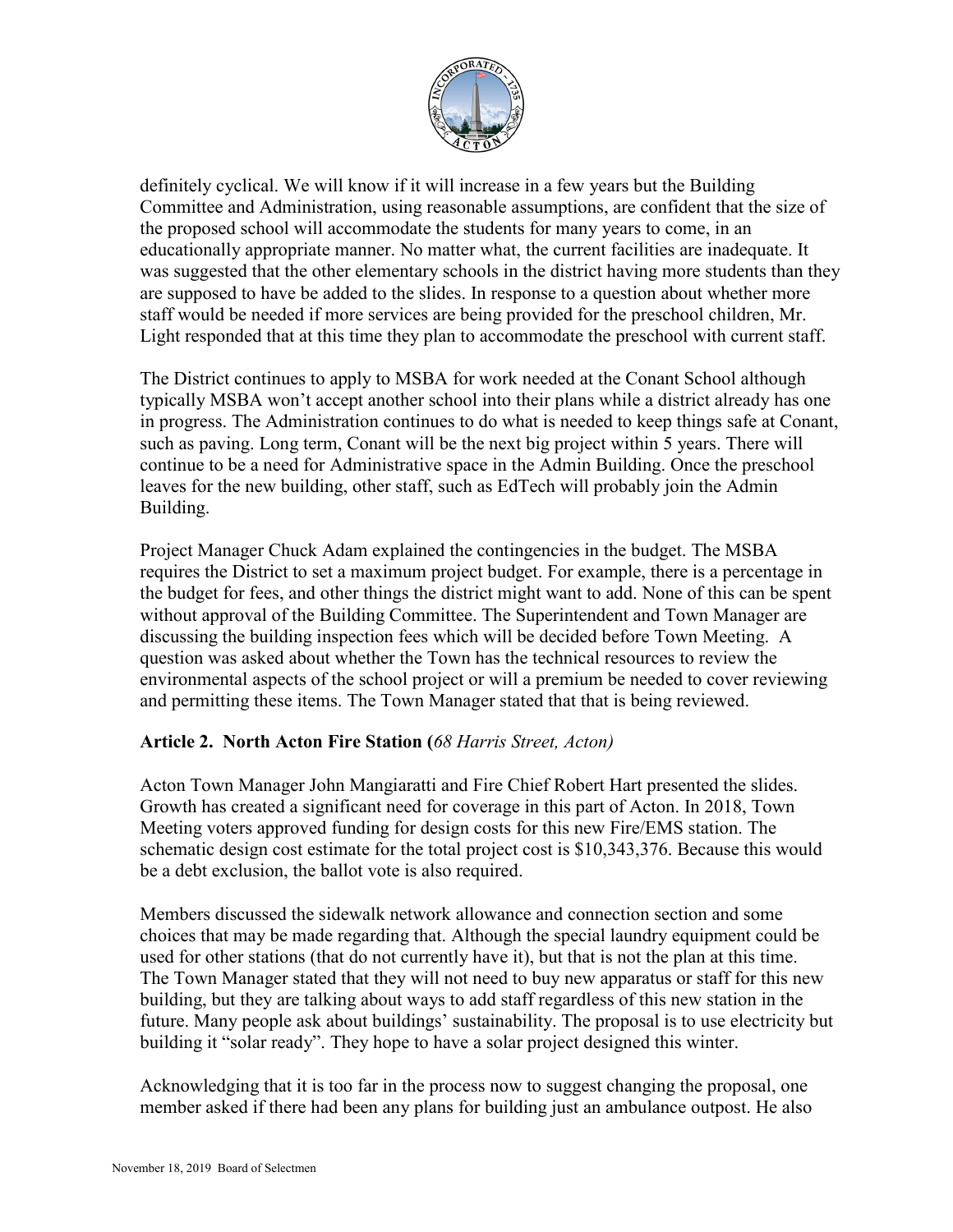

asked about some of the specific costs of the more intricate technology. He has heard concern from community members about the cost of this proposal. He urged the presenters to include more specific reasons for some of the specific costs.

Jon Benson stated that the Selectmen took a public position that they will maintain 3 fire stations and the question used to be which station would be closed to open this new one in North Acton. Slow response times in this part of town need to be addressed. The Chief spoke in support of the full station with fire trucks as opposed to a reduced facility.

#### **Article 3. Town of Acton Sewer District – West Acton Continuation**

David Martin, Selectman and WASAAC Chair and Paul Campbell P.E., Town Engineer presented the slides.

Members asked about who would pay betterments (the district property owners) and how much they would be compared to their current costs. Much depends on how much water they use, particularly for the local businesses in West Acton Village who are severely impacted by the current lack of sewers. The Development Committee is in support of this. There are businesses that would like to expand and cannot because of this issue.

When asked why this should be considered now with several other expensive proposals on the warrant, David explained that this would not start until 2023, and can be spread over 20 years. It also does not affect everyone in town. Jason Cole stated that there is no change in assessed value for homes with septic vs sewer in Acton. Some people say that increasing sewers will increase housing (particularly high density development) but others feel this isn't true. The decision about whether the new school would hook up to this new system would be made after Town Meeting. Peter stated that it would cost approximately \$15,000 per year based on the average between the Parker Damon Building and the Junior High School to be on the sewer. JD Head has worked with the Town Engineer on this.

#### 2. Discussion of the December 17, 2019 Acton Special Town Election

Jon Benson gave an update on Minuteman Tech (MMT) regarding ballot question #3. Annual Town Meeting in 2016 authorized borrowing by the town of the MMT bond issue. There was a delay in the issuance of the share numbers of MMT due to the changing composition of the towns in the district. In FY19, (this past June) that number was \$300,000. In FY20 it was \$348,000. FY21 will be \$424,000 and FY22 will be larger. The ballot question seeks to exempt Acton's allocated share of the MMT debt from the provisions of Proposition 2  $\frac{1}{2}$ . Six of the 9 districts have already excluded the debt. Voters are being asked so the Selectmen know what to do regarding the budget. If the decision waited until the annual election on March 31, the Town and ABRSD would have to do two budgets to show how the cost would be handled depending on the ballot decision.

The Fincom recommended holding off because MMT was not sure of the final amount. Members are not comfortable with not having the final number to make this decision. Jon